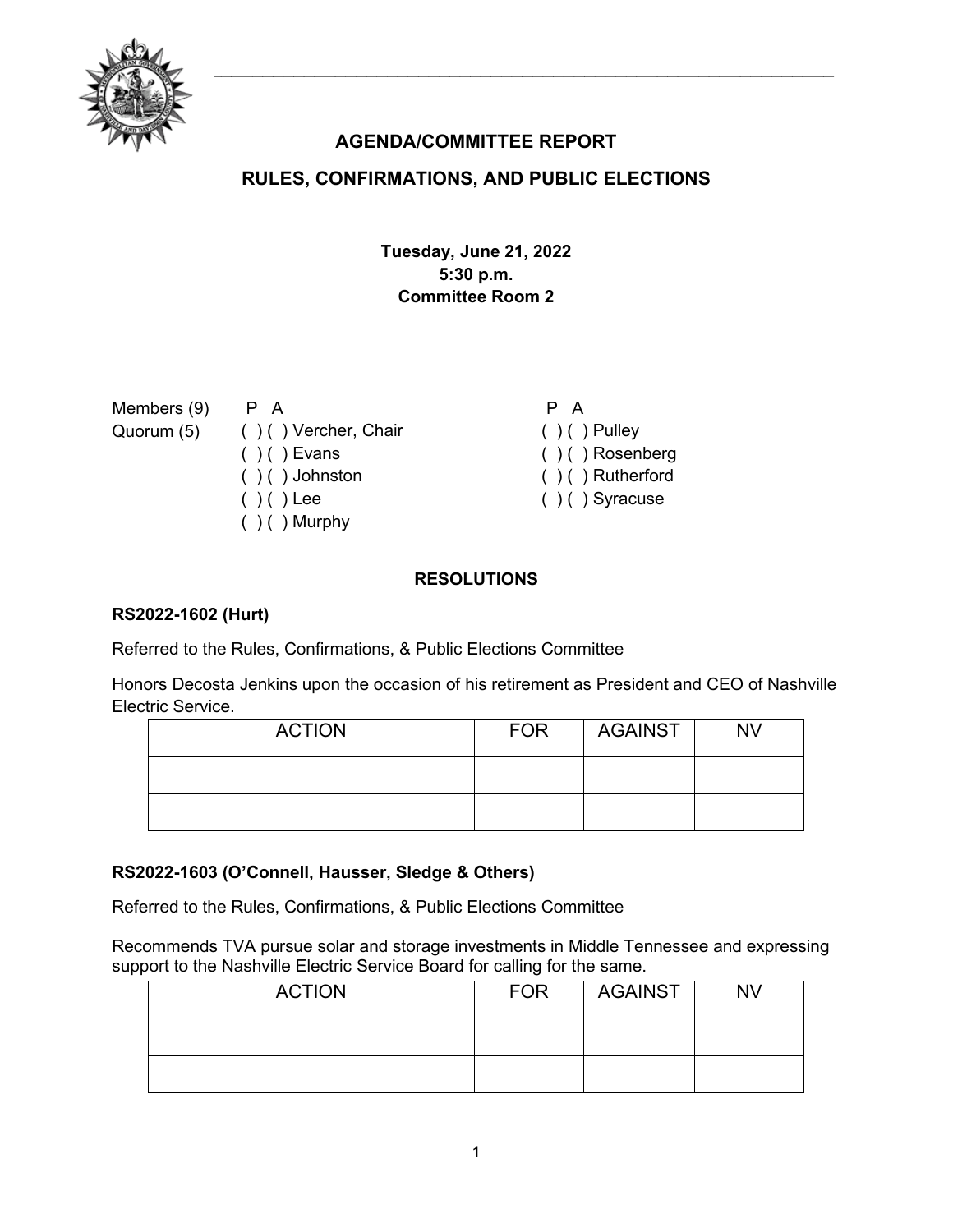# **RS2022-1604 (VanReece, Pulley, Vercher & Others)**

Referred to the Rules, Confirmations, & Public Elections Committee

| <b>ACTION</b> | <b>FOR</b> | <b>AGAINST</b> | <b>NV</b> |
|---------------|------------|----------------|-----------|
|               |            |                |           |
|               |            |                |           |

Recognizes the 50th anniversary of the passage of Title IX on June 23, 2022.

### **RS2022-1605 (Bradford)**

Referred to the Rules, Confirmations, & Public Elections Committee

Recognizes June 2022 as "Alzheimer's and Brain Awareness Month."

| <b>ACTION</b> | FOR | <b>AGAINST</b> | <b>NV</b> |
|---------------|-----|----------------|-----------|
|               |     |                |           |
|               |     |                |           |

### **RS2022-1606 (Suara, Syracuse, Withers & Others)**

Referred to the Rules, Confirmations, & Public Elections Committee

Recognizes June 20, 2022 as World Refugee Day in Nashville and Davidson County.

| <b>ACTION</b> | <b>FOR</b> | AGAINST | <b>NV</b> |
|---------------|------------|---------|-----------|
|               |            |         |           |
|               |            |         |           |

# **ELECTIONS AND CONFIRMATIONS**

#### **22-203**

Airport Authority Board Appointment of Ms. Nancy Sullivan for a term expiring on April 6, 2029.

| <b>ACTION</b> | <b>FOR</b> | AGAINST | <b>NV</b> |
|---------------|------------|---------|-----------|
|               |            |         |           |
|               |            |         |           |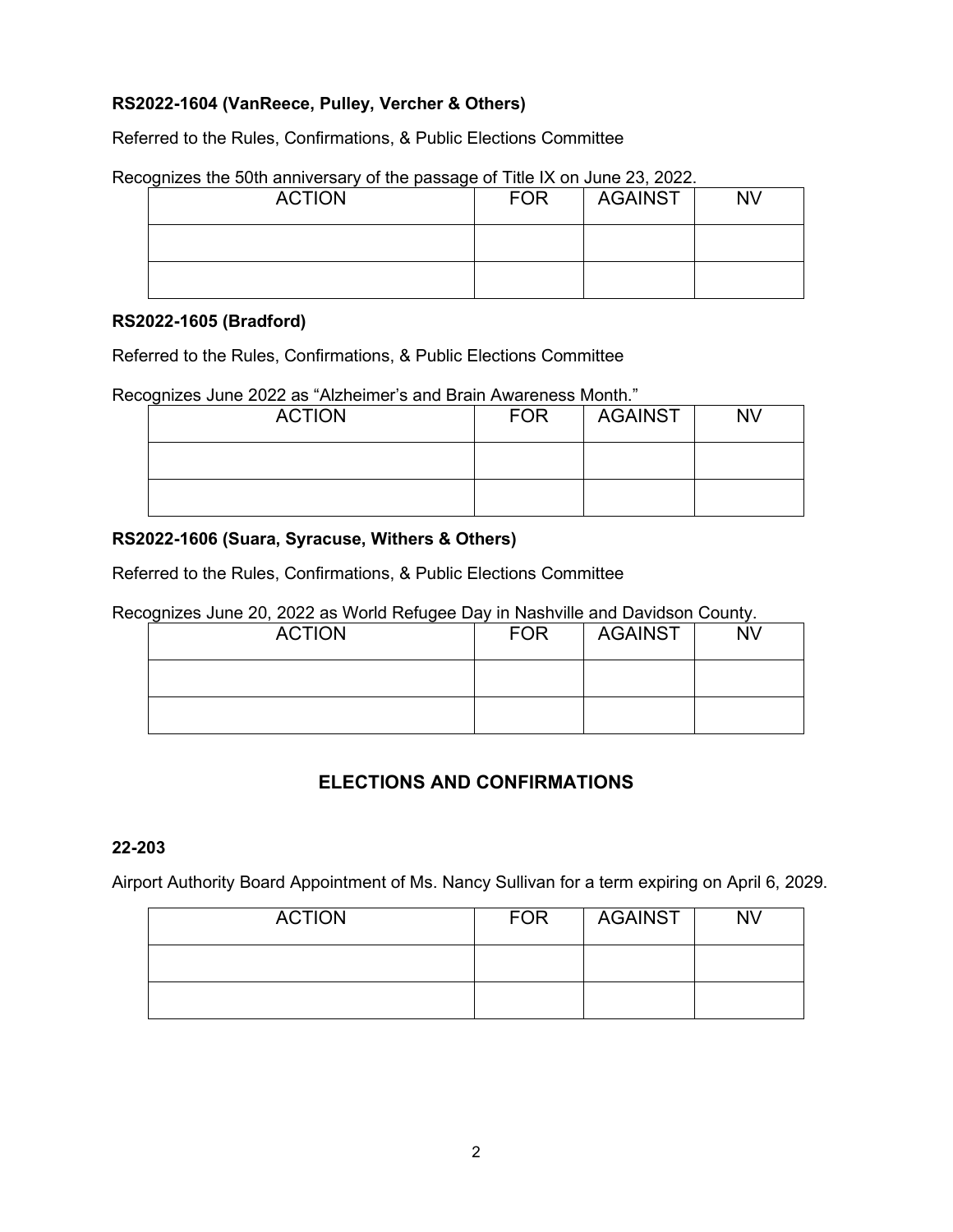# **22-202**

Civil Service Commission Re-Appointment of Ms. D. Billye Sanders for a term expiring on March 31, 2027.

| <b>ACTION</b> | <b>FOR</b> | AGAINST | <b>NV</b> |
|---------------|------------|---------|-----------|
|               |            |         |           |
|               |            |         |           |

### **22-204**

Fair Commissioners Board Appointment of Mr. Anthony Owens for a term expiring on June 6, 2027.

| <b>ACTION</b> | <b>FOR</b> | AGAINST | <b>NV</b> |
|---------------|------------|---------|-----------|
|               |            |         |           |
|               |            |         |           |

### **22-199**

Metropolitan Board of Equalization Re-Appointment of Ms. Sharilyn Pettus as an alternate member for a term expiring on June 6, 2024.

| <b>ACTION</b> | <b>FOR</b> | AGAINST | <b>NV</b> |
|---------------|------------|---------|-----------|
|               |            |         |           |
|               |            |         |           |

# **22-205**

Property Standards and Appeals Board Appointment of Ms. Mirza Esteban for a term expiring on April 7, 2026.

| <b>ACTION</b> | <b>FOR</b> | AGAINST | <b>NV</b> |
|---------------|------------|---------|-----------|
|               |            |         |           |
|               |            |         |           |